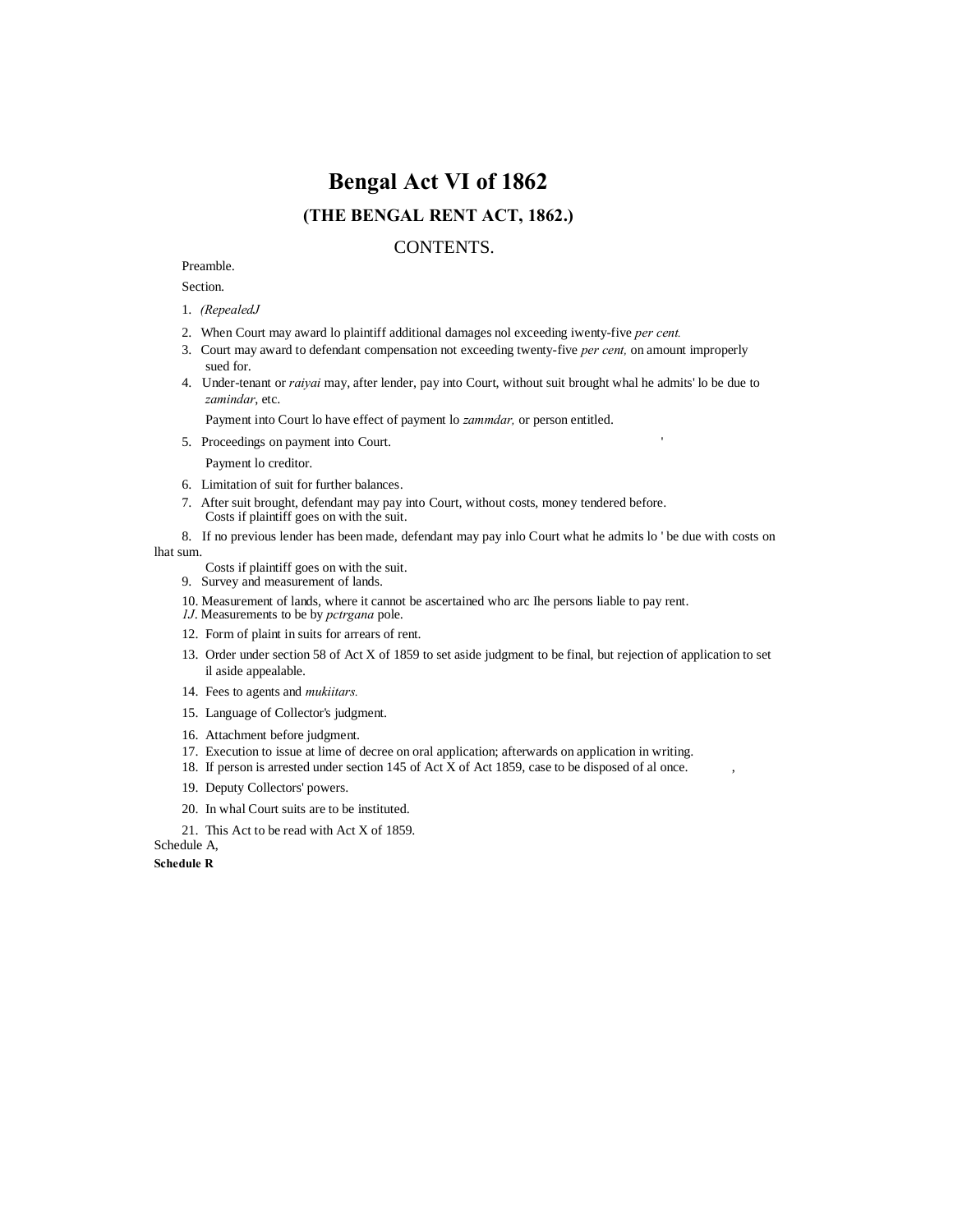#### **© (THE BENGAL RENT ACT, 1862.1 )**

ACI I of 1903.

Ben. Acl IV of 1867.

Act VII of 1870.

|                          | Act VIII of $1885$ .                              |                                                |   |
|--------------------------|---------------------------------------------------|------------------------------------------------|---|
| <b>SHORT TITLE GIVEN</b> | Regn. IV of 1945.                                 | Ben. Act I of 1939; Ben. Act ID of J 939; Ben. |   |
| <b>SUPPLEMENTED</b>      | (a)                                               | The Government of                              |   |
| <b>REPEALED IN TART</b>  | India (Adaptation of Indian Laws) Order,<br>1937. |                                                |   |
| REPEALED (Locally)       |                                                   | (b)                                            | т |
| <b>AMENDED</b>           |                                                   | he Adaptation of Laws Order,<br>1950.          |   |
|                          |                                                   |                                                |   |

ADAPTED

*(14th May. 1862.]*

Preamble.

*An Act to amend <sup>i</sup> [ihe Bengal Rent Act, 1859.]*

WHEREAS it is expedient to amend  $\text{Act } X$  of L859<sup>J</sup>, so far as the same relates to ihe Provinces subject to the Government of Bengal.

Ii is enacted as follows: $\hat{o}$ 

*1. [Repeal of certain sections of Act X of 1859].—Rep. by sec. 4 and the Third Schedule of the Amending Act, 1903 (I of 1903).*

'SHORT TITLE.Ô This shon title was given by [he Amending Act, 1903 (I of 1903). LEGISLATIVE PAPERS.<sub>O</sub> The Bill (without any Statement of Object and Reasons) was published in the *Calcutta Gazette,* 1862, p. 602; for Report of Select Committee, *see ibid,* p. 1319.

LOCAL EXTEVT.Ô Sincc this Acl is *(see* section 21.*ixist)* to be "read with and taken as partor' Act X of 1859. ii applied originally, like ihe latter Act, Io the whole of the former Provi ncc of Bengal. Il his. however, been re peal ed by Lhe Bengal Tc nancy Acl. 1885 (VIII of 1885), inihc whole of the former Province of Bengal except "ihe town or Calculla, Ihe Division of Orissa and the Scheduled Districts".

The extension of the repeal to Scheduled Districts depends upon the terms of noli ficali ons c Kl e n ding the Act oH 8851o su ch d is iricls. Under I he terms o f ihe no lifica lions extending the Act of 1885 lo the Jalpaiguri district, the repeal has taken effcel in that district.

The only portion of the present Slate of West Bengal in which Ben. Acl VI of 1862 appears to be effectually in force at the present lime is Ihe Daijccling district.

TTiese words and figure were substituted for "Act X of 1859 ( $D$  imend the law relating lotherecoveiy of rent in ihe Presidency of Fort William in Bengal" by s. land the Firsi Schedule of the Bengal Repealing and Amending Acl, 1938 (Ben. Acl I of 1939).

The Bengal Rent Acl, 1859.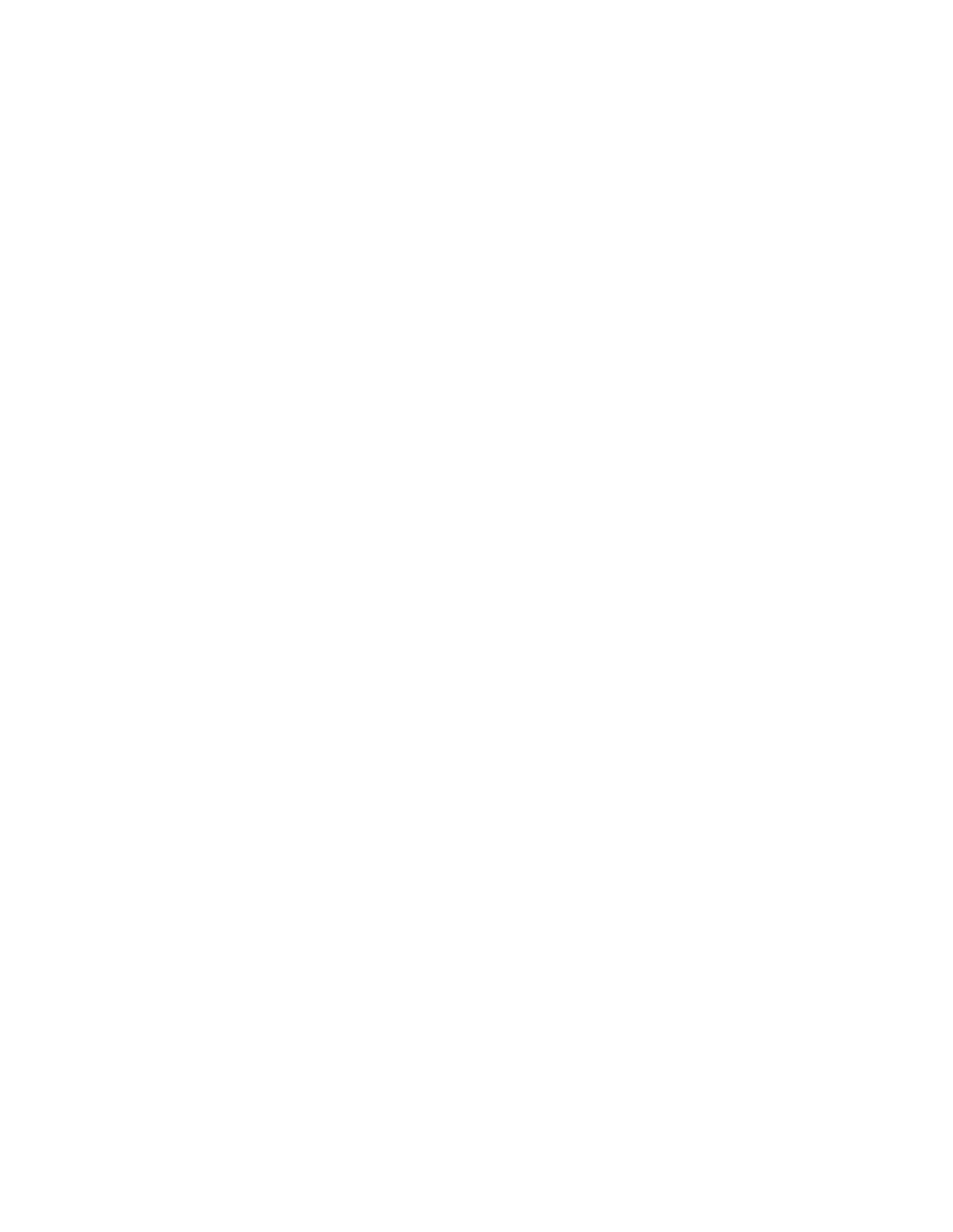**[Ben. Act VI**

#### **6** *The Bengal Rent Act, 1862.*

#### *(Seer ions 2, 3.)*

When Court may award [0 plaintiff additional damages not exceeding twenty-five *per cenr.*

*'2.* In any suit\* for rent under Act X of 1859\ if it shall appear to the Court that the defendant has without reasonable or probable cause neglected or refused to pay the amount due by him, and that he has not before the institution of the suit tendered such amount to the plaintiff or his duly authorized agent, or, in case of refusal of the plaintiff or such agent lo receive the amount tendered, has not deposited such amount with the Collector before the institution of the suit in mannerhereinaftermentioncd, it shall be lawful for the Coun lo award to the plaintiff, in addition to the amount decreed for rent and costs, such damages, not exceeding twenty- five *per cent,* on the amount of rent decreed, as the Court may think fit.

These damages, if awarded, as well as the amount of rent and costs decreed in the suit, shall carry interest at the rate of  $\left( \frac{1}{1} \right)$  [six and a quarter] *cent, per amuwi* from the date of decree until payment thereof, and shall be recoverable from the defendant in like manner as sums decreed to be paid by defendants under Act X of 1859' are recoverable.

Court may award lo defendant compensation not exceeding twenty-live *per cent,* on amount improperly sued for.

Under-tenant or *raiyat*  may. alier lender, pay into Court, without suit brought. what he admits (a be due to *zimiiuiar.* etc,

'3. In any suit<sup>1\*</sup> \* for rent under Act Xof  $1859<sup>3</sup>$  if it shall appear lo the Court that the plaintiff has instituted the suit against the defendant without reasonable or probable cause, or thai the defendant before the institution of the suit duly deposited with the Collector in the manner hereinafter mentioned the full amount which the Court shall find to have been due to the plaintiff ai the date of such deposit, it shall be lawful for the Court to award lo the defendant by way of compensation such sum, not exceeding twenty-five *per cent,* on the whole amount claimed by the plaintiff, as the Court may think fit; and such sum, with interest at the rate of  $\frac{1}{3}$ [six and a quarter] *per cent, per annum* until payment thereof, shall be recoverable from the plain tiffin like manner as sums decreed to be paid by defendants under Act X of  $1S59<sup>3</sup>$  are recoverable.

4. If any under-tenant or *raiyat* shall, at the *malcutcherry* for the receipt of rents or otherplace where the rents of the land held or cultivated by him are usually payable, lender payment of whal he shall consider to be ihc full amount of rent due from him at the date of the tender to the *zamindar* or other person in receipt of the rent of such land, and if the amount so tendered shall not be accepted, and a receipt in full forthwith granted, it shall be lawful for the under-lenanl or *raiyat,* without any suit having been instituted againsi him, to deposit such amount in the Collector's Courl, to the credit of the *zamindar* or other person aforesaid.

'In the application of this Act to the District of Darjeeling forihc word "twenty-five" substitute the words "twelve and a hair', *vide* s. 4 o("lhe Bengal Rent (Datjceling District Amendment) Regulation, 1945 (Ben. Reg. IV of 1945).

-The words "hereafter to be brought" were repealed by s. *4* and the Third Schedule of the Amending Acl, 19D1 (I af 1903).

'The Bengal Rent Act, 1859.

"Substituted by the Schedule to the Bengal Rates of Interest Act, 1939 (Ben. Act Lit of 1939) for Ihc word "twelve".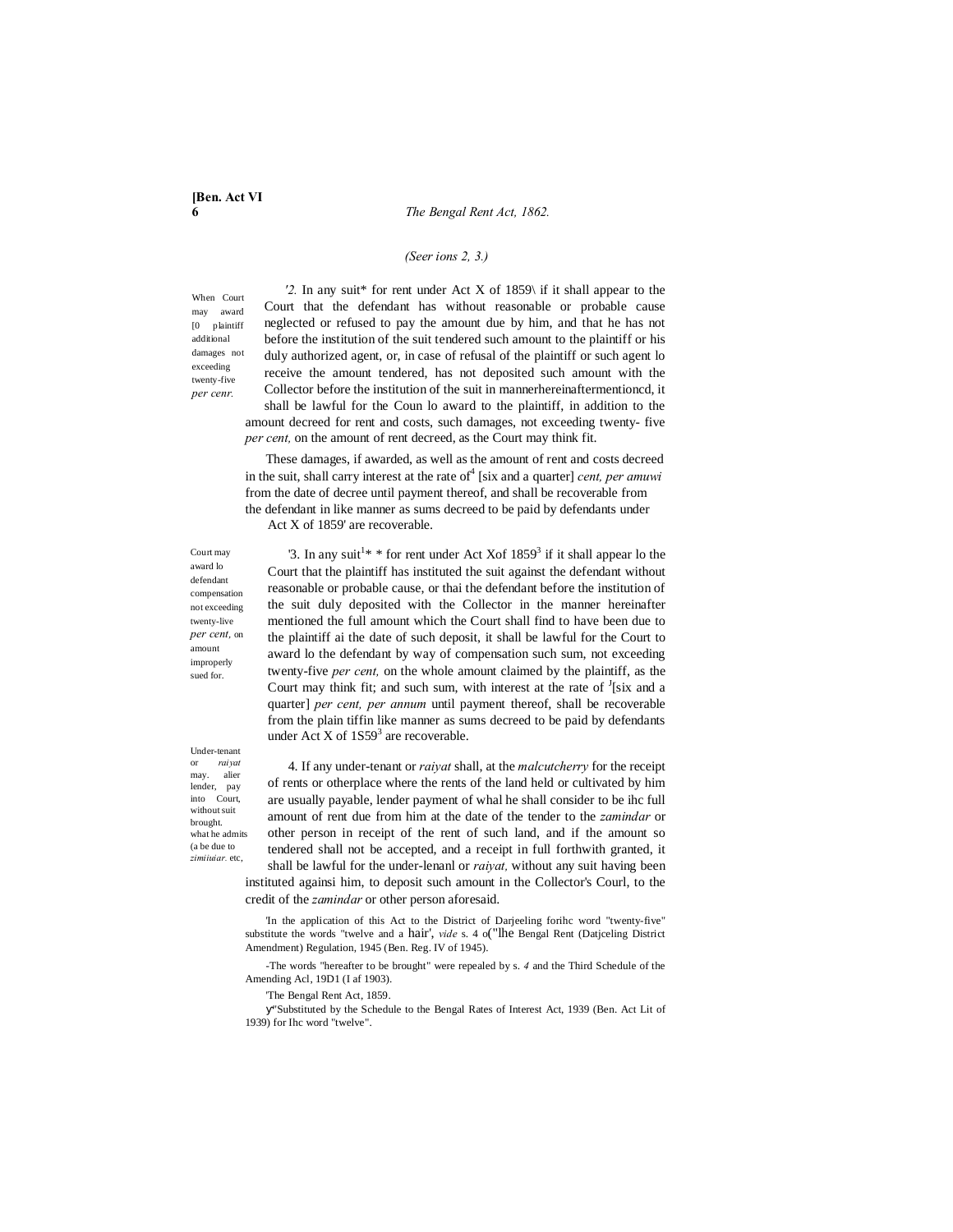# **of 1862.]** *The Bengal Rent Act, 1862. 1*

# *(Sections* 5, *6.)*

And such deposit shall, so far as the under-tenant or *ratyal* and all persons claiming through or under him arc concerned, in all respects operate as and have Lhe full effect of a payment ihen made by the under-tenant or *raiyat* or the amount deposited, to such *zamindar* or other person.

5. The Collector shall receive such deposit on the application of the undertenant or *raiyat*, or his agent, made in writing  $1$  \* \* \* and on Ihe under-tenant or *raiyat*, or his agent, making a declaration in the form, or as nearly as circumstances will admit in the forms, set forth in the Schedule A hereto annexed; and the Collector shall give a receipt for the same.

If ihe declaration shall contain any averment which the person making the declaration shall know or believe to be false, or shall not know or believe to be true, such person shall be subject to punishment according to the law for the time being in force Tor the punishment of giving or fabricating false evidence.

Upon receiving the money so deposited, the Collector shall issue a notice to the person to whose credit it has been deposited in the form set forth in the Schedule B hereto annexed, and such notice shall be served by the Collector, without the payment of any fee, either upon the person to whom it is addressed oruponhisfiafo, *guiiiasiha* or other ageni; and in the absence of any such agent it shall be served by sucking up a copy of the same in the office of the Collector, and another copy at the *iiialctttcherry* for the receipt of rents, or other place where the rents are usually paid for the land in respect of which ihe money has been deposited.

If the person to whom such notice is issued, or his duly authorized agent, shall appear and apply that the money in deposit be paid to him, it shall be immediately made over to him.

6- Whenever a deposit shall have been made under the provisions of this Act, no suit shall be brought against the person making the deposit or his representatives on account of any rent which accrucd due prior to the date of the deposit, unless such suit is instituted within six months from the date of the service of the noticc in the Fifth section of this Act mentioned.

'The words "upon paper hearing a siamp of such value as would bo necessary on the instilulion of a suil for arrears or rem under scclfon XXXVII or Acl X of 1859 for an amount equal to that which il is intended ID deposit" were: repealed by s. 2 and Pan It of Schedule 111 of lhe Court-fees Act. 1870 (VII of 1870),

Payment inlo Court la have cffccl of payment *10 uimindar.* or person milled.

Proceedings on pay mem imo Conn.

Payment [o creditor.

Limilalion of suit for further balances.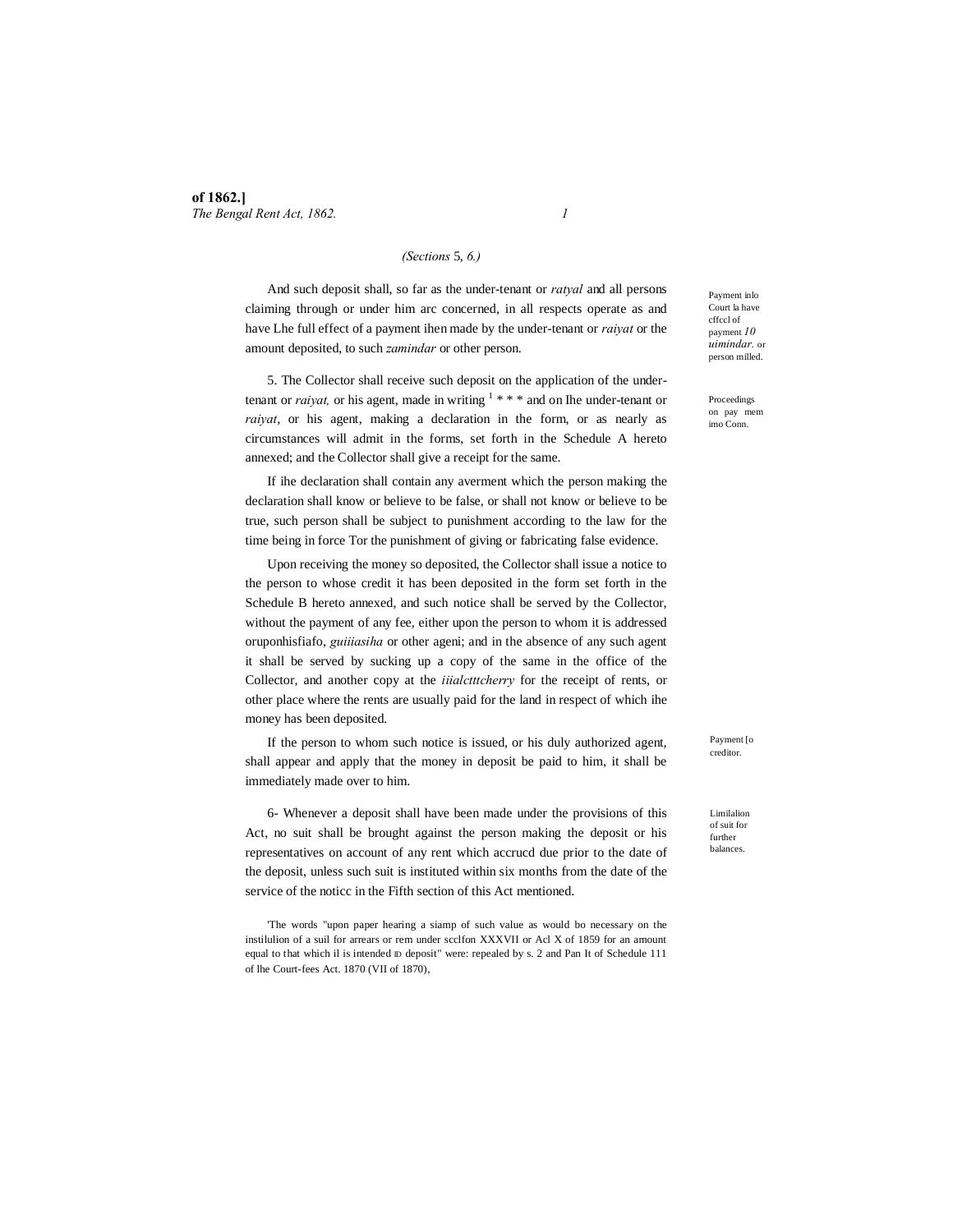**[Ben. Act VI**

#### **8** *The Bengal Rent Act, 1862.*

#### *(Seelions 7-9.)*

After 5 iii l bra light, defendant may pay into Court, without costs, money tendered before.

Costs if plaintiff go«s on with the suit.

7. The defendant in any suit under ihis Act or under X of 1859' instituted after the passing of Ihis Act may, if he have duly tendered the same to the plaintiff before the institution of the suit, pay into Coun such sum of money as he shall consider ID be due to the plaintiff without paying in any costs incurred by the plaintiff up to ihc lime of such payment, and such sum shall be immediately paid oul of Court to the plaintiff.

If afler such payment (he plaintiff elects to procced in the suit, and ultimately recovers no further sum than shall have been paid into Court, ihe plaintiff shall be charged with the whole costs of the suit incurred by ihc defendant; but if the plainiiff ultimately recovers a further sum than shall have been paid inlo Court, the defendant shall be chargcd with the whole cosls of Ihe suil.

8, The defendant in any suit under this Aci or under Act X of  $1859^{1*}$ may, without having made any tender before action brought, pay into Court such sum of money as he shall consider to be due lo ihe plaintiff, together with the costs (to be fixed by ihe Court, if necessary, as of a suil originally instituted Tor the amount so paid into Court) incurred by the plaintiff up to ihe lime of such payment, and such sum shall immediately be paid oul of Court lo the plaintiff.

If afler such payment ihe plaintiff clccis to proceed in the suit, and ultimately recovers no further sum lhan shall have been paid inlo Court, he shall be charged with all costs incuned by ihc defendant subsequently to such payment; but, if the plaintiff ultimately recovers a further sum than shall have been paid into Court, thedefendant shall (including the sum paid into Court by him in the Hrst instance on account of costs) be charged with costs as upon a suit originally instituted for the whole amount for which the plaintiff ultimately obtains a decree.

Survey and measurement or lands.

9. Every proprietor of an esiale or tenure, or other person in receipt of ihe rents of an estate or tenure, has a right of making a general survey and measurement of the lands comprised in such estate or tenure, or any part thereof, unless restrained from doing so by express engagement with the occupants of the lands.

-The words "instituted after the passing of this Aci" were repealed bys, 4 and the Thin] Schedule of ihc Amending Act. 1903 (1 of 1903],

If no previous lender has been made, defendant may pay into Coun what he admits to be due with cosis on (hat

Costs if pi a] miff goes on with the suit.

<sup>&#</sup>x27;The Bengal Rent Act, 1859.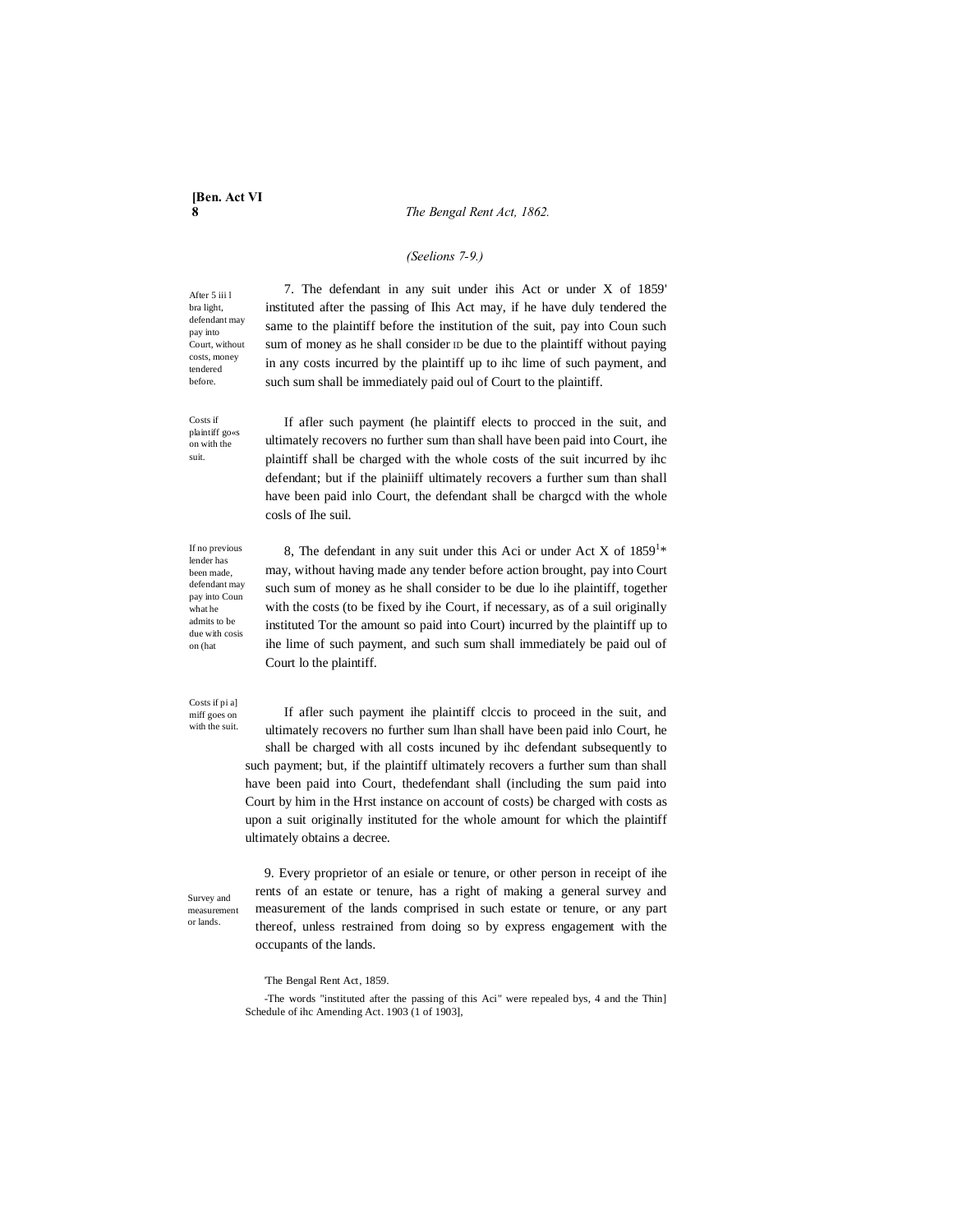# **of 1862.]** *The Bengal Rent Act, 1862. 1*

e

# *(Section 10.)*

If any person intending to measure any land which he has a right to measure is opposed in making such measurement by the occupant of the land, or if any under-tenant or *raiyar,* having received notice of the intended measurement of land held or cultivated by him, which is liable to such measurement, refuses lo attend and point out such land, such person may make application to the Collector, and lhe Collector shall thereupon proceed to inquire info the case in the manner provided far suits under Act X of 1859', and shall pass a decision either allowing or disallowing the measurement, and if the case so require, enjoining or excusing (he attendance of any such under-tenant or *raiyat.*

If any under-tenant or *raiyat* after the issue of an order enjoining his attendance, neglects Lo attend and to point out the land, it shall not be compeient to him to contest the correctness of ihe measurement made or any of the proceedings held in his absence.

10, If ihe proprietor of an estate or tenure, or other person entitled to Measure- receive the rents of an estate or tenure, is unable to measure lhe lands

^hcr

comprised in such estate or tenure or any pan thereof, by reason that he ii cwnot be cannot ascertain who arc the persons liable to pay rent in respect of the lands or any part or lhe lands comprised therein, such proprietor or oiher persons person may petition the Collector in respcct of the lands which he cannot liable to pay measure as aforesaid; and the Collector thereupon, and on the necessary rcm,

costs being deposited with him by the applicant, shall proceed to measure the land and to ascertain and record the name s of (he persons in occupation of the same, or on the spccial application of ihe proprietor or other person aforesaid, but not otherwise, shall proceed to ascertain, determine and record lhe tenures, and under-tenures, the rates of rent payable in respect of such lands, and the persons by whom respectively the rents are payable.

The provisions of section 67 of Act X of  $1859<sup>1</sup>$  shall apply to any proceeding of the Collector instituted under this section.

If after due enquiry the Colleelor shall be unable to measure the land, or t o asce nai n or record t he n amc s o f the pers on s in occ upati o n o F the s am e, or i f he shall (i n any case in which such special appl ieaiion shall have been made as aforesaid) be unable to ascertain who are the persons having tenures or under-tenures in such lands or any part thereof, then and in any such case he may declare the same to have lapsed to the party on whose petition he has made the inquiry.

If any person, within fifteen days after lhe Collector shall have recorded the name of such person as being in occupation of such land or an y p art the reof, or s hal I ha ve d eel ared a t c nu re to have 1 apsed, s h all appe ar

'The Bengal Rent Acl, 1859.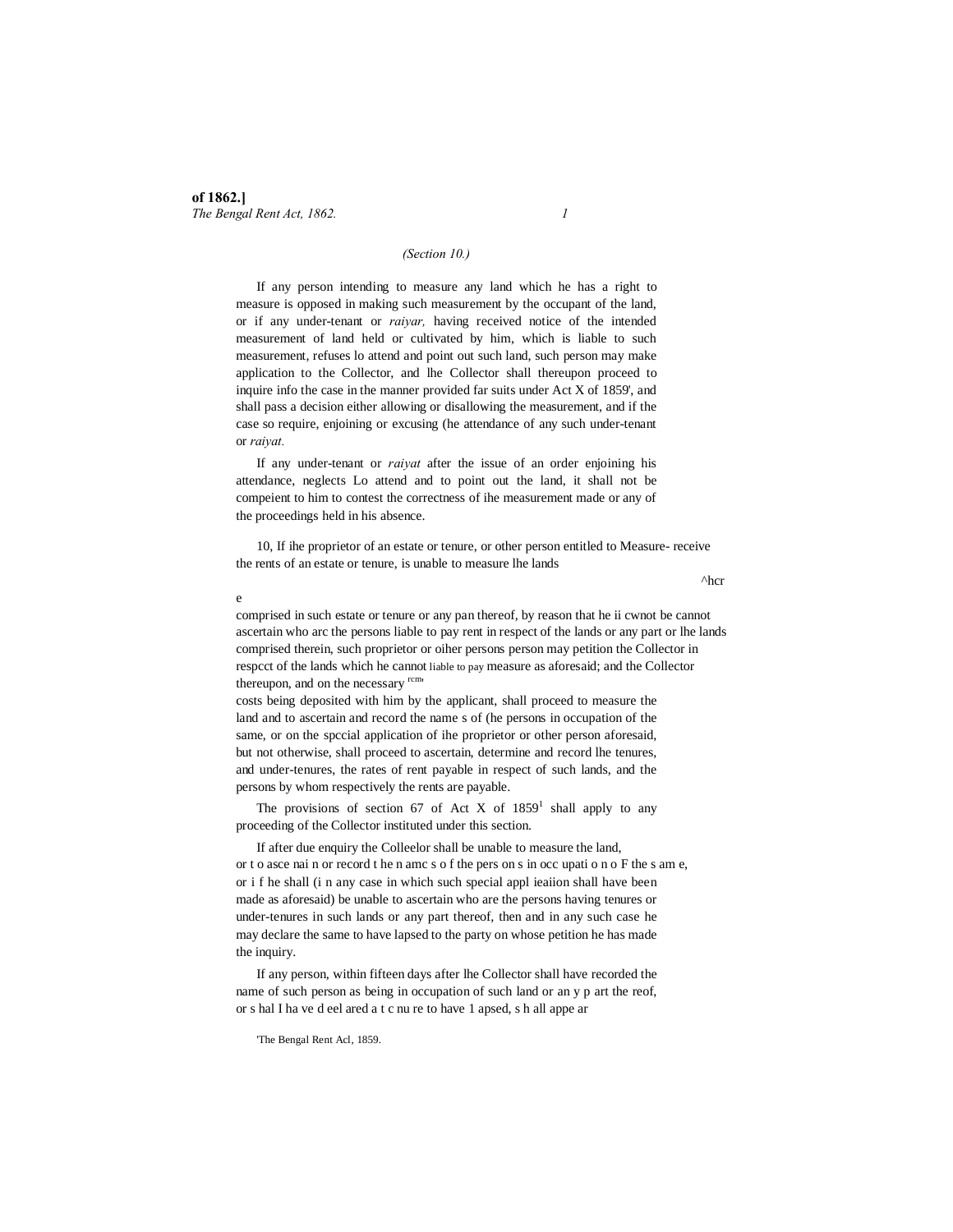[Ben. Act VI]

#### *(Sections J1-34.)*

and show good and sufficient causc for his previous non-appearance, and shall satisfy the Collector that [here has been a failure of justice, the Collector may, upon such terms or conditions as he may ihink proper, alter or rescind his declaration according Lo [he justice of [he case.

Save as aforesaid, the decision of the Collector on all matters inquired into and determined by him under this or the last preceding section shall be final, unless the same shall be reversed on appeal therefrom lo the Civil Court.

Such appeals shall lie lo the *Ziia* Judge or to the *Sadar* Court, subject lo the provisions and conditions contained in sections 160 and 161 of Act X of 1859'.

11. All measurements made under this Aci shall be made by ihe standard pole of measurement of the *pargana* in which the land is situated.

menu la be *by pargtma*  pole. Form of plaint in suits Tor iLTTCOr S of rent.

Measure-

12. Inanysuit<sup>5\*</sup> \* for the recovery ofanarrearofrenl, Ihcsiaiement shall specify the name of ihc village and estate and of *I'nc parga/ia* or other local division in which the land is situated, the yearly rent of the land, ihe am ount (if any) received on account of Lhe year of which the claim is made, the amount in arrear, and (he time in respect of which it is alleged to be due.

If the areear is alleged to be due from any *raiyai,* the statement shall further specify the quantity of land, and, where fields have been numbered in a Government survey, the number (if it be passible to give it) of each Held.

13. In all cases in which the Collector shall pass an order under section 58 of Act X of  $1859<sup>1</sup>$  for setting aside a judgment, lhe order shall be final; b u ti n all appe alab le c ases i n which ihe Coll ec t or shal I rej ec 1 th e appl ication an appeal shall lie from the order of rejection lo lhe tribunal to which the final decision in Lhe suit would be appealable:

Provided that the appeal be preferred within the lime allowed for an a p p e a l from such final decision. $* * *$ 

14. \* \* \* In awarding costs to itherpaity in any suit<sup>2\*</sup> \* \* under  $-$ <sup>1</sup>(Act X of 1859<sup>1</sup>) or under this Aci, it shall be competcm for the Collector to award to such party,on account of the fees of any agent or *mukJitar* employed

Feci to agents and<br>*utiikhlars*.

Onjer under section 58 of Aci X of I8S9 to sel aside judgment to be finaJ, but rejection of application lo set it aside appealable.

<sup>&</sup>lt;sup>1</sup> The Bengal Rem Act, 1859.

*<sup>-</sup> Sec* fooi-notc 2 on page 6 . *tin te.*

<sup>&#</sup>x27;The word s "md be wri lien upon stamp paper of the val ue prcscri bed for petitions [o the Coun to whirch the appeal lies where a stomp is required for petitions" were repealed by s. land Part II or Schedule lit of [he Counfees Act, [870 (VII of 1870),

<sup>\*</sup> The wonts "So much of section LXXI of Act X of 1859 as directs ihnt no fee far any age tu shall be charged as part of ihc costs of suit in any case under the Act is hereby repeal ed." were repealed by s. *4* and the Third Schedule of ihc Amending Act. 1903 (I or 1901).

<sup>1</sup> Substituted for the words "the said Act" by s. 3 and ihe Second Schedule, *ibid.*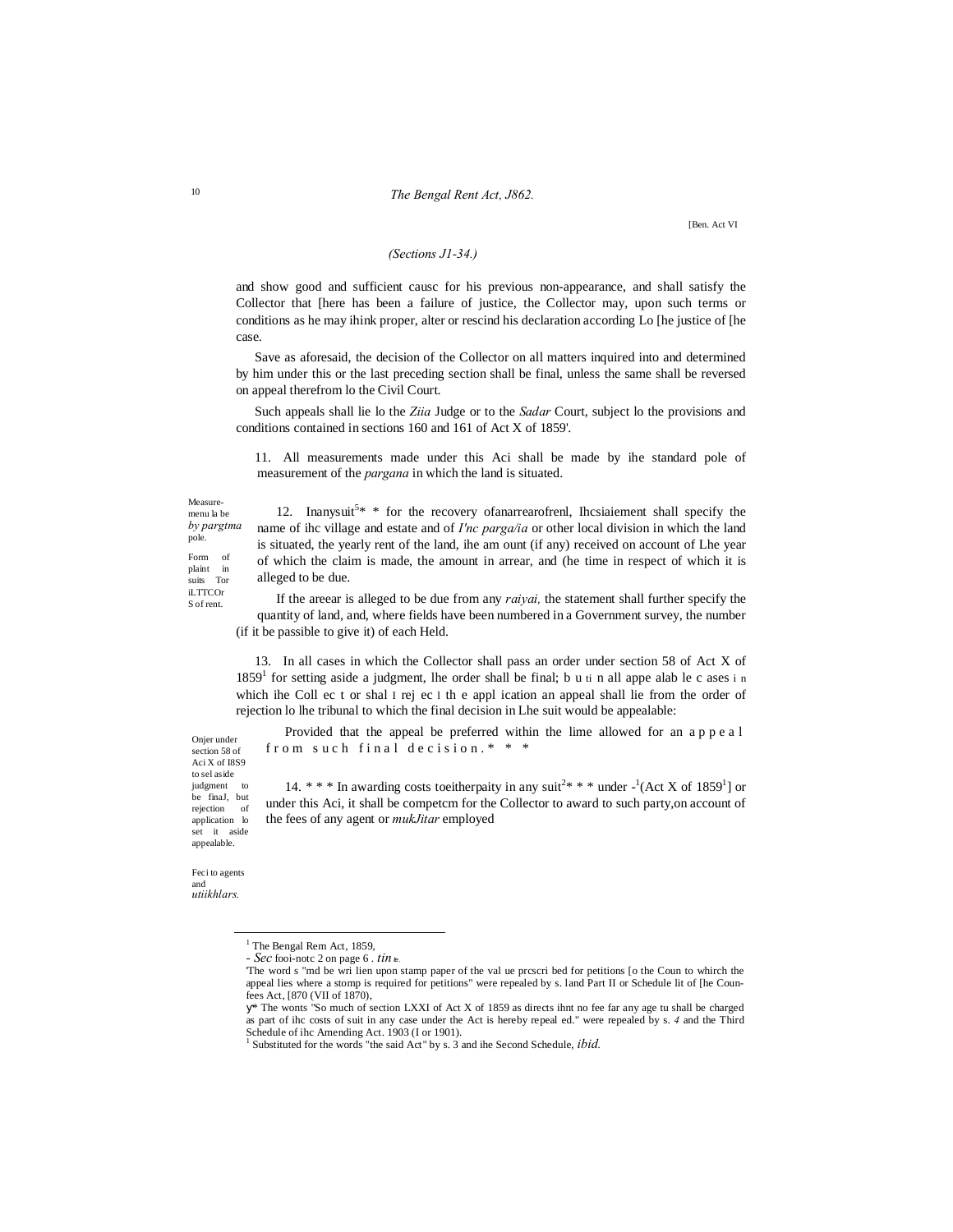# *(Sections 15-J 7.}*

by him, such a sum, not exceeding ihe rate of fee chargeable under ihe provisions of '[section 27] of lhe Legal Practitioners Acl, 1879,] for pleaders in ihe Civil Courts, as the Collector may direct.

15. The Collector shall pronounce judgment in all cases tried under this Act or under Act X of 1859<sup>:</sup> in open Court.

The judgment shall be written in the vernacular language of the Collector, and shall contain the reasons for the same, and shall be dated and signed by lhe Collector at the time when it is pronounced:

Provided that, if the vernacular language of the Collector be not English, and the Collector be sufficiently conversant with the English language to be able to write a dear and intelligible decision in thai language, and prefer to write his judgment in it, lhe judgment may be written in English.

At inch mem before judgment. 16. The provisions relating to attachment before judgment contained in sections 81 to 90, both inclusive, of Acl VIII of i 859<sup>3</sup> (for simplifying the Procedure of the *Courts of the Civil Judicature not established by Royal Charter)* are hereby extended to all suits  $2 *$  under this Act or Act Xof  $1859<sup>1</sup>$ . . -

17. Process of execution in any suit<sup>5\*</sup> \* under this Act or under Act X of 1859<sup>\*</sup> may be issued against either the presons or the property of a j u dgn ten t-d ebtor, but process s h al I not be issu ed s i mul taneousl y against bo th person and property.

oral application: afterwards on application in writing.

It may be issued on the oral application of lhe judgment-creditor his agent or *mukfitar,* made at the lime the judgment is pronounced or thereafter upon the written application of the judgment-creditor, his agent ormukhtar presented to the Court by which the judgment was given.

Process o f exec u i i on agains i ihe person or mo veable prope rtyofadebtor shall be in the Form  $E<sup>4</sup>$  or the Form P contained in the schedule lo Act X of 1859, or in a form as nearly resembling those forms as the circumstances of the case may admit.

 2Th e words "hereafter I o be i n slituwd" w ere repealed by s. 4 and the Th i rd Sched ule of lhe Amending Acl, 1901 (I of 1903).

XVIilof 1879.

> Execulion lo issues! lime of decree on

Language of Collector's judgment.

These forms have nor been reprinted with Acl Xof 1859, becausc I hey were repeated by the Amending Acl. 1(91, (XII of 1891). The present reference was, however, saved by section 3 of lhal Acl.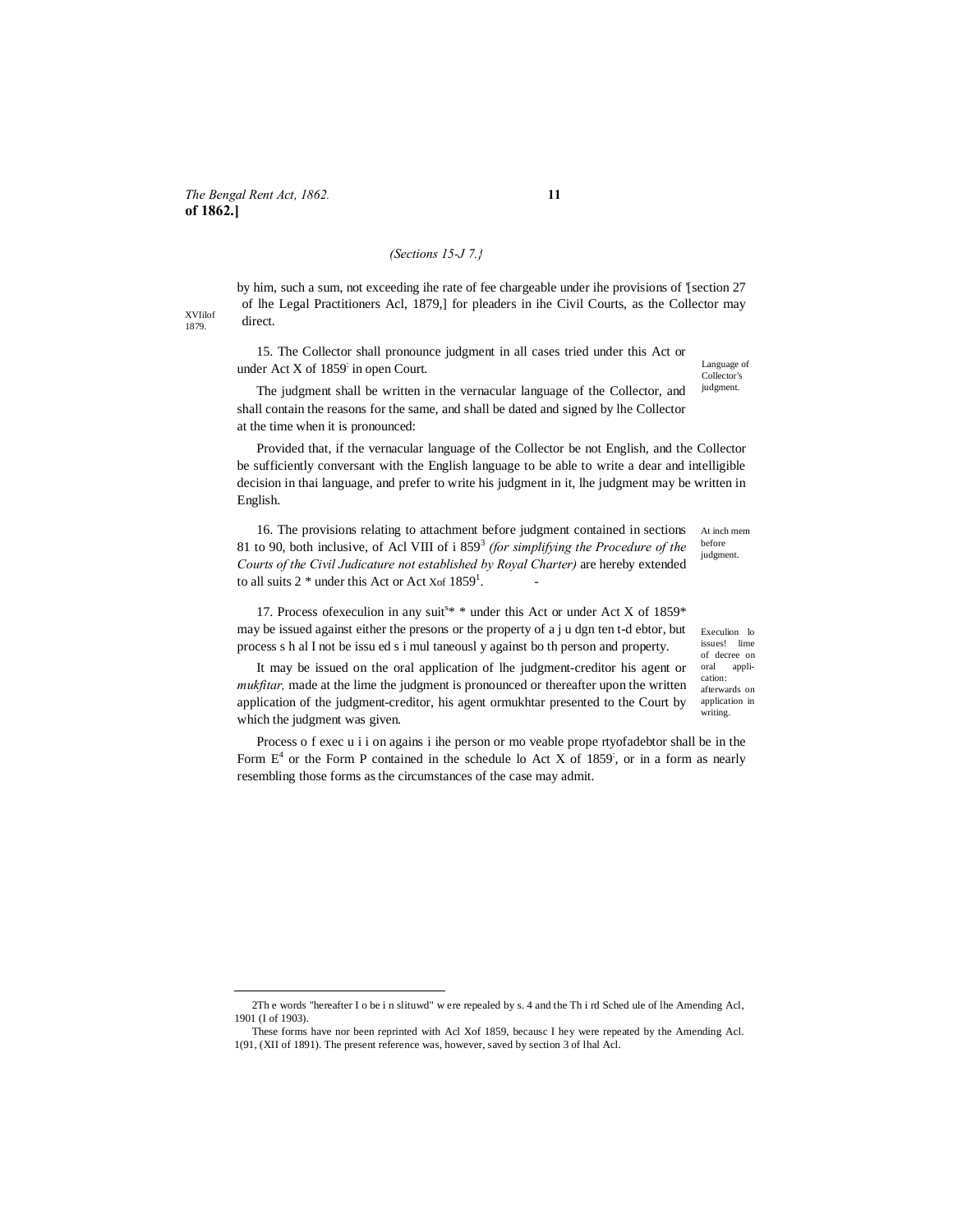**[Ben. Act VI**

#### **12** *The Bengal Rent Act, 1862.*

# *(Sections 18-20.)*

If person is arreted under scclion [45] of Acr X of 1859, case to be disposed of a: once.

18, If any person shall  $3* *$  be arrested under section 145 of ihe said Act X of 1859\ he shall be brought before lhe Collector with all convenient speed, and lhe Collector shall proceed forthwith io iry (hecase.

If the ease cannot be at once heard and determined, Lhe Collector may, if he think fit, require the person arrested lo give security for his appcarance whenever the same is required.

In default of such security lhe person arrested shall be committed to the civil jail till lhe case is heard.

Deputy Collectors' powcre.

19. All ihe powers vested in the Collector by any of the sections of ihis Acl or of Acl X of 1859: may be exercised by any Deputy Col leclorin cases referred to him by a Collector, and in all cases without such reference by any Deputy Collector placed in charge of any subdivision of a district, or who is specially authorized by '[lhe State Government] io receive such cases; and all applications and reports allowed or required by the said Act X of  $1859<sup>3</sup>$  or by ihis Act to be made to ihe Collector may be made to any Deputy Collector having such local jurisdiction or such special authority as aforesaid.

20. Suits under this Act, or under Act X of  $1859<sup>2</sup>$  shall be preferred in the revenue office or the district or, when a subdivision of a district has been placed under ihe jurisdiction of a Deputy Collector, in the revenue office of the subdivision in which lhe cause of action shall have

In what Court suits arc lo be instituted.

arisen, or, when lhe cause of action shall have arisen within the limits of the local jurisdiction of any Deputy Collector not in charge of a subdivision, but who has been specially authorized by<sup>1</sup> [the Slate Government] to receive such suits, then in the office of such last-mentioned Deputy Collector:

Provided always lhaL lhe Collector may withdraw any suit from any Dep uty Coilector and uy it himself, or refer i i to ano t h e r Depu ly Collector.

If the lands comprised in any *taluk,* farm or other tenure, or any lands held under one lease or engagement, at or one entire rent, in respcct of which arrears of rent may be due, are situated in more than one district or subdivision, or within the local limits of the jurisdiction of more than one Deputy Collector so specially authorized as aforesaid, the district or subdivision or local limits in which the greater part of such lands is situate shall be held to be the district or subdivision or local limits in which the cause of action has arisen; and, if any question shall be raised respecting

<sup>&</sup>lt;sup>3</sup> The Bengal Rem Acl, 1859.

<sup>&#</sup>x27;The words "ihe Slate Government" were first substituted for lhe word "Government" by para. 3 and Schedule IV of the Government of India (Adaptation oflndian Laws) Order, 1937. Thereafter the word "Slate" was substituted Tor ihe word "Provincial" by para, 4 (I) of the Adaptation of Laws Order. 1950.

<sup>&#</sup>x27;The Bengal Rem Act, 1859.

The words "exccpt 35 regards suits instituted thereunder before ihc passing of this AcL" were repealed by s. *4* and ihc Third Schedule of the Ameding Act, 1903 (I of 1903).

<sup>&#</sup>x27;Schedule A is referred lo in section 5, *ante. '*

<sup>&#</sup>x27;The word "Company's" was repealed by s. 4 and the Third Schedule or (he Amending A iom M šr mrm 'Schedule B is referred lo in see Li on 5. *ante.* 

*<sup>•</sup>See* foot-note 4 on page 13, *ante.*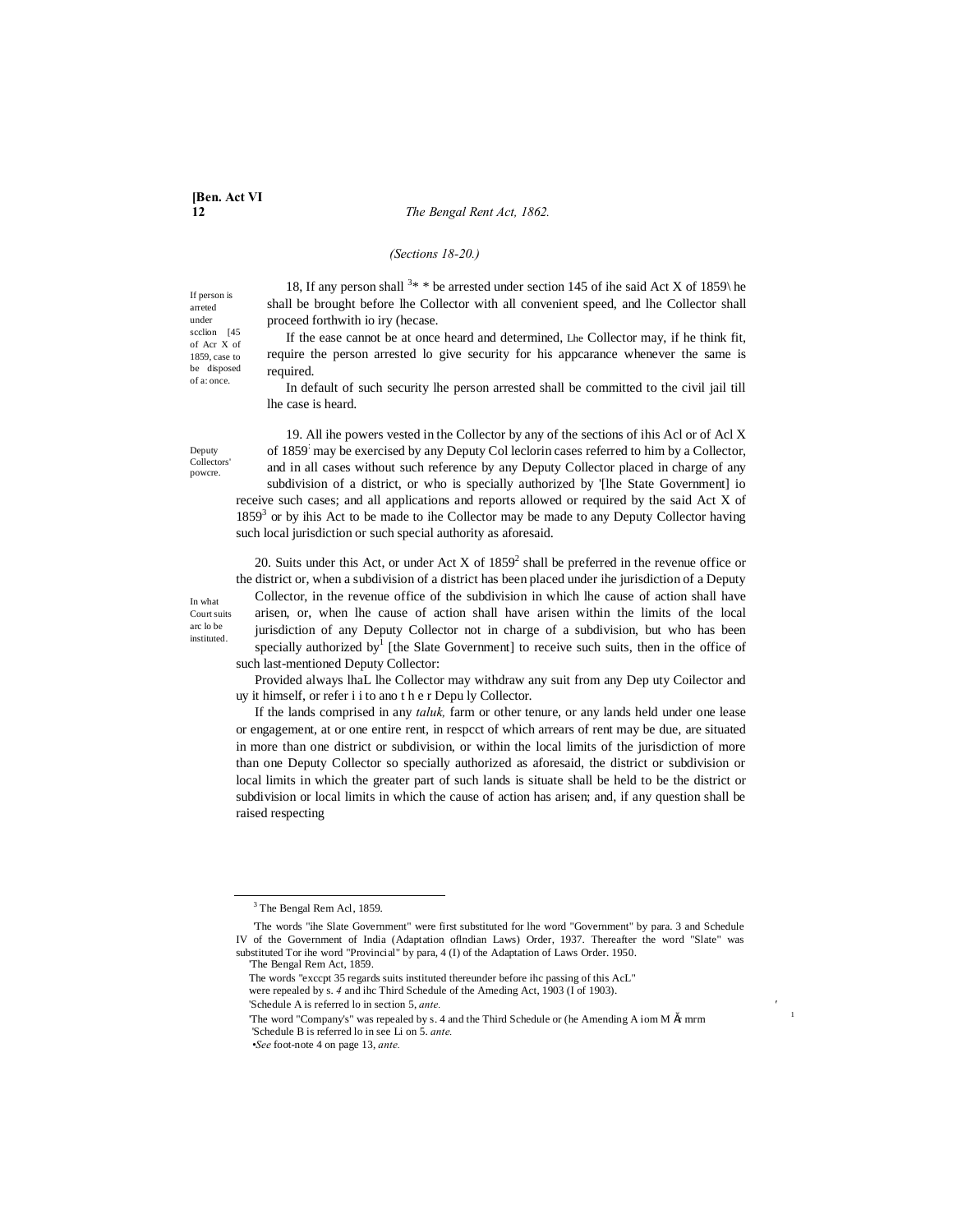# *The Bengal Rent Act, 1862.* **13 of 1862.]** *(Section 21.—Schedule A.)*

the district or subdivision or local limits within which lhe greater part of the lands is situate, (he Board of Revenue, or, if all Ihc lands be situate in one district, the Col I eel or of ihc district, shall decide [he question; and such decision shall be conclusive on the poinl of jurisdiction.

21. This Act shall be read with, and taken as part of, Aci X of 1859'. This Aci to  $2^* * \cdot *$  bt read wilh , Aci X of

1859.

.itSCHEDULEA<sup>3</sup>

I, *A.B.,* of etc., do solemnly declare that I did personally *(or* by my ;

agent *C.D.*) on the day of tender payment lo *E.F.* at his *imlcutcherry (oral ),* [he pi ace where [he rent of the land sal held or cultivated by me under or from (he said  $E$ .  $F$ . are usually payable, or the

sum of  $4* * *$  rupees as and for the whole amount due from me inrespeci of ihc rent of [he said lands from the month of to Lhe month '

of boih inclusive. I further declare lhat lhe said *E.F.* refused to accept lhe said sum so tendered *(or* lo give me a receipt in full forthwith for the same). And I do declare [hat to [he best of my belief the sum of j\* \* \* rupees so tendered, and which I now desire lo pay into Coun, is lhe full amount which 1 owe [he said *E.F.* on account of the rent of ihe said lands from the month of lo lhe month of

, both inclusive, and thai I owe lhe said E.F. no further sum

| on account of the rent of lhe said lands.

flf this dec I am lion is made by an agent, it must be altered accordingly.